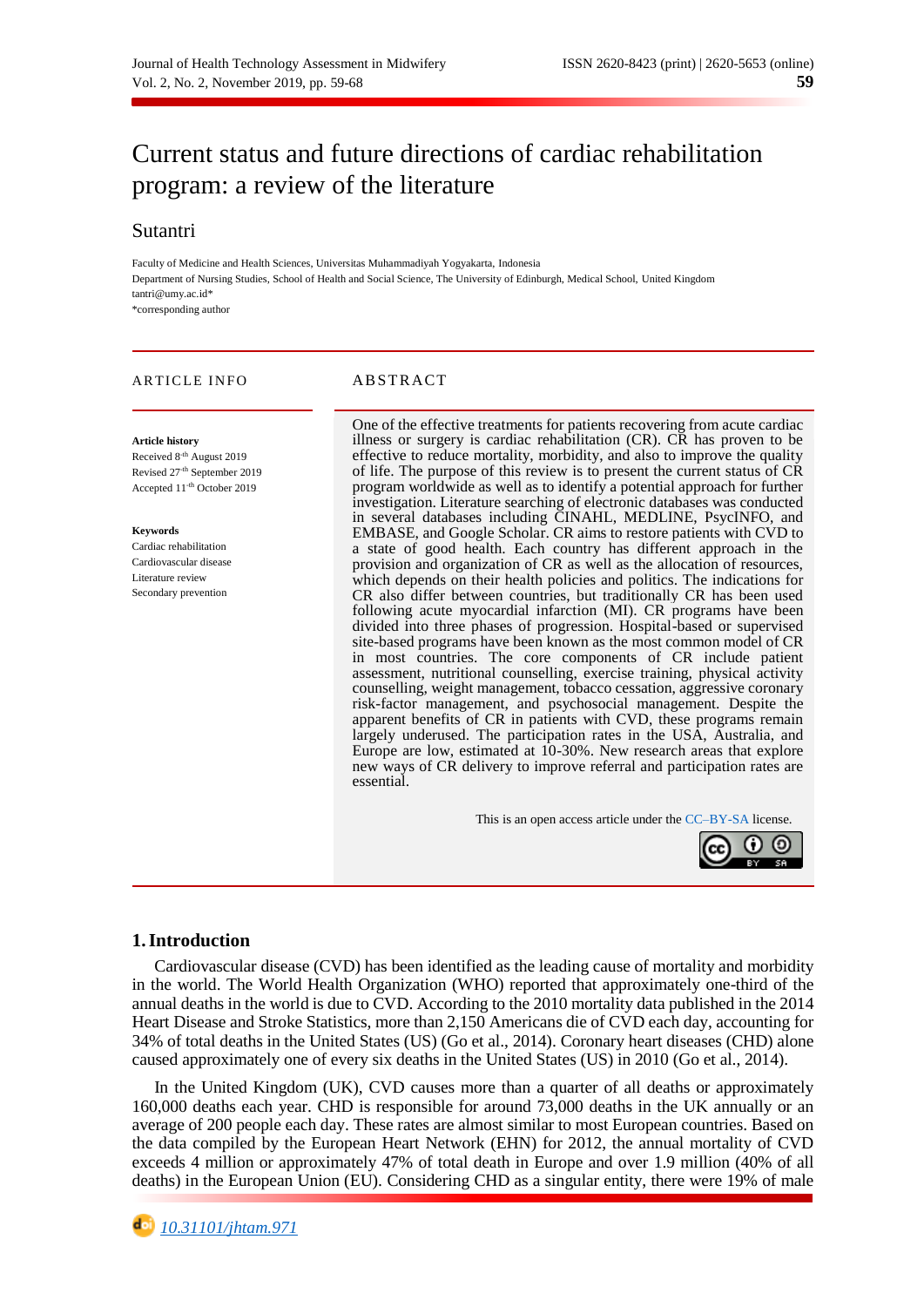deaths and 17% of female deaths before the age of 75 attributable to CVD. The phenomenon of increasing trend of CHD also takes place in Asian countries. In Indonesia, CVD causes approximately 37% of total death each year (Kemenkes, 2018). In India and Japan, the mortality rates from CVD were significantly lower than those in high and middle-income countries. Nevertheless, there has been an increasing trend in CVD mortality (Goto, 2014). Moreover, the prevalence rates of CVD have more than tripled in the last 50 years. Several factors such as diabetes mellitus, smoking, alcohol consumption, unhealthy diet, and physical inactivity are responsible for 80% of CHD and stroke (BHF, 2015)

Considering the increasing burden of CVD across the globe, primary and secondary prevention both play a vital role. One of the effective treatments for patients recovering from acute cardiac illness or surgery is cardiac rehabilitation (CR). The US Public Health Service defined CR as a long-term, comprehensive program involving medical evaluation, prescribed exercise, cardiac risk factor modification, education, and counselling. Therefore, the term cardiac rehabilitation program should not be merely associated with an exercise training program alone. CR should also include a multifaceted and multidisciplinary strategy to overall cardiac risk reduction (American Association for Cardiovascular Prevention and Rehabilitation, 2013; Leon et al., 2005).

A vast number of studies has already been carried out to assess the effectiveness of CR programs. CR has proven to be effective to reduce mortality rates among those who attend by 26%, to reduce morbidity, and also to improve the quality of life (Taylor et al., 2004). Despite these recognized benefits, attendance rates at CR are relatively poor in most countries. The estimated participation rate of CR was only 10%-30% (Humphrey et al., 2014; Grace et al., 2014) or 25%-32.4% (Taylor et al, 2004) of the total eligible patients per year. Poor referral systems, poor patient motivation, geographic accessibility to program sites, and lack of funding or health insurance coverage have been identified as the major causes of underutilization of CR programs (Grace et al., 2014; Humphrey et al., 2014; Menezes et al., 2014; Madan et al., 2014; ). Therefore, the future studies should be directed to the strategies to improve patient participation rates in attending CR programs. There is also a need to assess the role of alternative models of CR such as complementary and alternative medicines. In addition, in most of the studies, women, elderly, and culturally linguistically diverse populations were under-represented (Clark et al., 2005). Hence, more attention should be given to this group of population in future research investigations.

The main purpose of the present literature review is to describe the current status of CR program worldwide as well as to identify a potential approach for further improvement in the future.

# **2.Method**

Literature searching of electronic databases was conducted in several databases including CINAHL, MEDLINE, PsycINFO, and EMBASE, and Google Scholar. Search term used included 'cardiac rehabilitation', 'myocardial infarction', 'cardiovascular disease', 'heart disease', 'hospital based', 'community based', and 'home based'. These terms were identified as relevant following a general review of related literature, discussions with supervisors and expert academics in the field. The electronic search was also supplemented by manual searching of the reference list of retrieved articles. In addition, several guidelines or policies related to cardiac rehabilitation were also included in this review. The literature search was started in 2015 and was regularly updated through the following three years.

# **3. Results and Discussion**

CR programs have become an integral part of the standard of care for people with cardiovascular disease in modern cardiology. Over the past decades, the focus of intervention provided by the CR programs has shifted from exercise-based therapy alone to a more comprehensive secondary prevention strategies managing risk factors (blood pressure, lipid, diabetes, smoking cessation), nutritional, and psychological, behavioural, and social factors that can affect patient outcomes.

# **3.1. Definition**

Cardiac rehabilitation was initially defined by as "the sum of activity and interventions required to ensure the best possible physical, mental, and social conditions so that patients with chronic or post-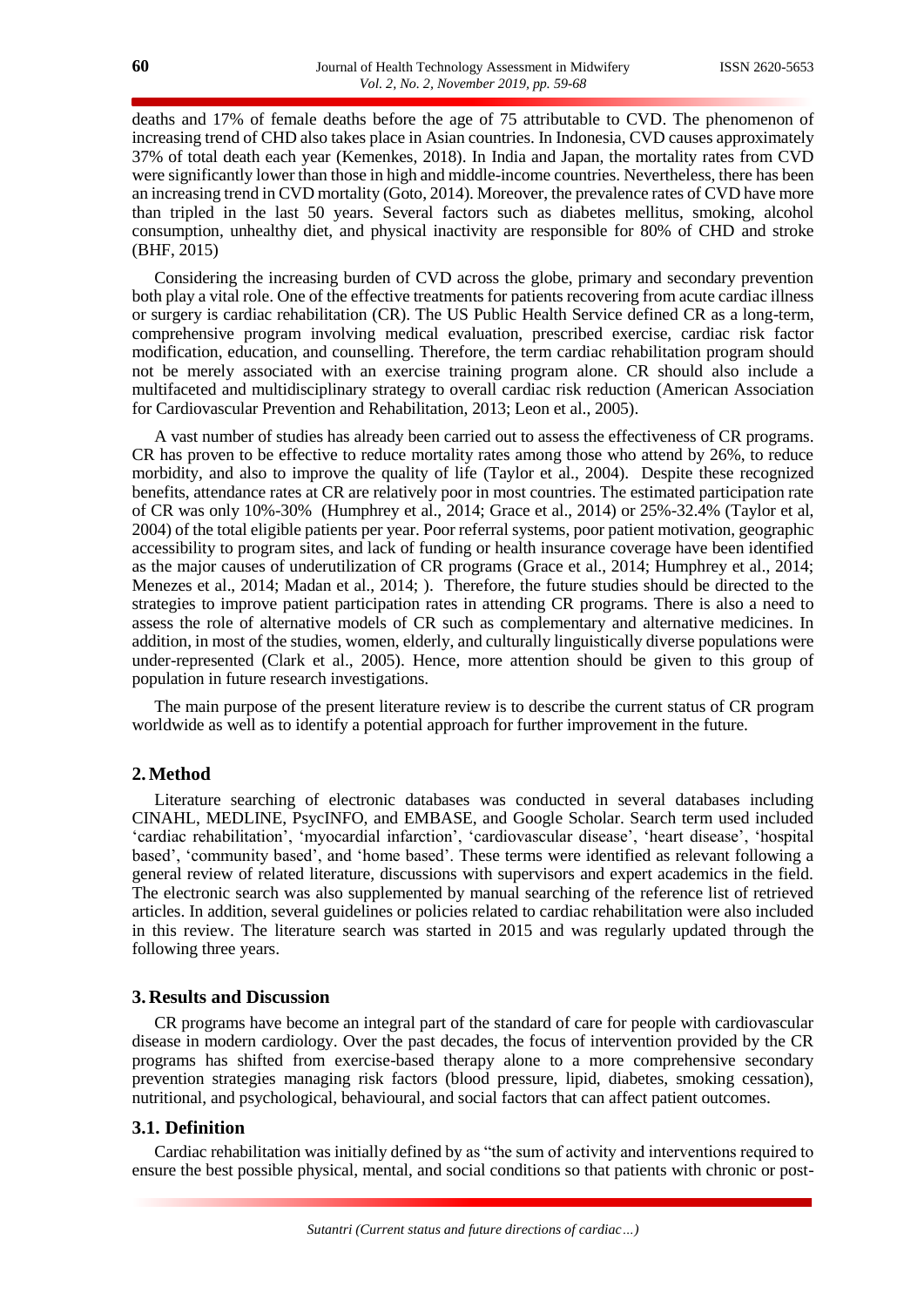acute CVD may regain their proper place in society and lead an active life" (p.831). The AACVPR and the American Heart Association (AHA) have refined the definition by stating that "cardiac rehabilitation refers to coordinated, multifaceted interventions designed to optimise a cardiac patient's physical, psychological, and social functioning, in addition to stabilizing, slowing, or even reversing the progression of the underlying atherosclerosis processes, thereby reducing morbidity and mortality" (Leon et al., 2005, p.369).

# **3.2. Objectives of CR**

In general, CR aims to restore patients with cardiovascular disease to a state of good health (Jolliffe et al., 2001). According to there are four main objectives of CR. First, CR is aimed to help the patients regain autonomy and improve regular activities. Second, CR is a strategy to manage modifiable risk factors, such as smoking cessation, and diabetes and cholesterol control. Third, therapeutic education, which becomes the integral part of CR programs, is expected to increase the patients' responsibility and autonomy in managing their medical treatment and lifestyle changes. Lastly, the objective of CR is also to help the patients managing psychosocial and professional problems related to their diseases.

# **3.3. Indications of CR**

Each country has different approaches in the provision and organization of CR, which depends on their health policies and politics. The allocation of resources into CR also varies between countries. There is a tendency that countries with a higher level of income are more likely to put more resources into CR. The indications for CR therefore also differ between countries.

Traditionally, CR has been used following acute myocardial infarction (MI). However, currently many other patients benefit from the structured CR programs as well. It can be seen that in most countries, the generally accepted indications for referring the cardiac patients for CR are acute myocardial infarction (MI) including ST-segment-elevation myocardial infarction (STEMI) and non-ST-segment-elevation myocardial infarction (NSTEMI), coronary artery bypass graft surgery (CABG), percutaneous coronary intervention (PCI), stable angina pectoris, implantable cardiac defibrillators, heart failure, heart valve repair or replacement, and heart and lung transplantation (Leon et al., 2005; Niebauer et al., 2013; NICE, 2013; Madan et al., 2014; Grace et al., 2014; Goto, 2014). According to in the UK, patients with unstable angina may also get benefit from CR program. It is interesting since most of the other countries do not recommend patients with unstable angina to attend CR programs.

#### **3.4. Contraindications**

The contraindications for CR include acute endomyocarditis or other acute infections, severe hypertension, recent pulmonary artery embolism, haemodynamically relevant arrhythmia, critical obstructions of the left ventricular discharge apparatus (Niebauer et al., 2013). Additionally, physical, psychological or mental limitations may also prohibit the patients to be referred to CR (Niebauer et al., 2013).

### **3.5. Components and Organisation of CR**

CR facilities offer a wide variety of programs. A vast majority of the literature identified the importance of a multifaceted and multidisciplinary approach that not only provides exercise training as a single program.

Along with the exercise-based training, it is highly recommended that CR offers a comprehensive program, including such services as patient education and psychological intervention. It has been suggested that CR programs should comprise several specific core components targeted to improve patient outcomes by lessening risks of re-infarction, managing symptoms, and promoting a healthy lifestyle (Balady et al., 2007; Tod, Lacey, & McNeill, 2002). According to the secondary prevention guidelines issued by the AHA/American College of Cardiology (ACC), core components of CR should include: a) patient assessment, b) nutritional and physical exercise counselling, c) exercise training, d) weight control management, e) tobacco cessation, f) aggressive coronary risk-factor management (i.e. blood pressure, lipid, diabetes), and g) psychosocial management (Balady et al., 2007). Meanwhile there is study identified six core components of CR, including: a) health behaviour change and education, b) lifestyle risk factor management, c) psychosocial health, d) medical risk management, e) long-term strategies, and f) audit and evaluation.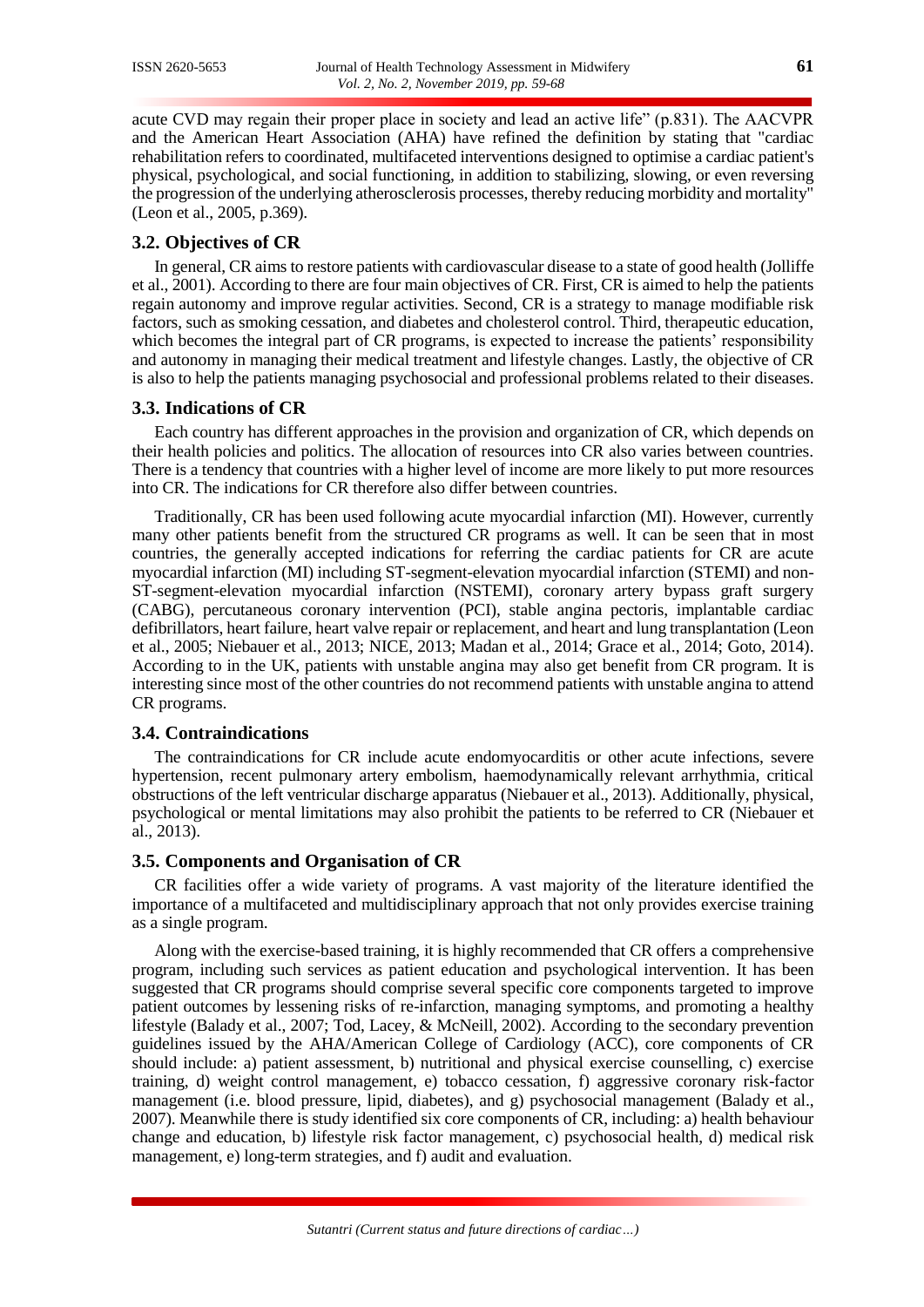There are many variations in the organisation and delivery of CR programs, including the type and intensity of exercise, duration, and program length (Price, Gordon, Bird, & Benson, 2016). However, with regard to the type of exercise, aerobic endurance exercise have been accepted and incorporated into the CR guidelines of most countries (Price et al., 2016). In terms of the exercise intensity, there are differences between locations. For instance, moderate to higher intensity training programs have been implemented in CR delivery by countries such as the USA, Canada and several countries in Europe. Whereas, the clinical guidelines throughout the UK, Australasia, France, and Japan have recommended a lower-intensity exercise training, with less focus on resistance training (Price et al., 2016). The organization of CR also differs with regard to the number of phases of delivery; for instance in the UK and most European countries, CR is divided into four phases (Bethell, Lewin, & Dalal, 2009). Whereas, in the USA, and some other countries, CR consists of three phases, where phases II and III are merged. The UK, for instance, currently has a four phase CR model because there is an additional phase between the inpatient and outpatient CR phases (Bethell et al., 2009). Phase II in the UK constitutes the "period of convalescence at home" before the outpatient CR begins (Bethell et al., 2009, p. 271). In Indonesia, CR programs are divided into three distinct phases and consist of exercise training, educational, and psychological interventions. The overview of the content and structure of each stage in Indonesia's current CR program is presented below:

#### *a) Phase I: inpatient phase*

Phase I is known as the inpatient phase and begins while the patient is still in the hospital during the acute phase of their illness. At this stage, patients are exposed to early mobilization, which is delivered on an individual basis. Also, formal inpatient education and training programs often take place during this phase. However, the shorter hospital stay (4-6 days after MI, 5-7 days after CABG, and one day after Percutaneous Coronary Intervention (PCI) makes it exceptionally difficult to carry out formal inpatient education and training programs (Bjarnason-Wehrens et al., 2010). Therefore, phase I CR is mostly limited to early mobilization and brief counselling about the nature of the illness, the treatment, risk factor modification, and follow-up planning.

#### *b) Phase II: early outpatient phase*

Phase II is the early outpatient phase of CR with its duration varying between countries; normally ranging from 2 weeks to 16 weeks after discharge (Bjarnason-Wehrens et al., 2010; Grace, Bennett, Ardern, & Clark, 2014). During this period, patients participate in a structured and closely monitored program of physical activity, psycho-educational activities, nutritional counselling, and other forms of risk factor management. Programs are usually based in an outpatient clinic, patient's home, or a wing of a hospital or community centre (Balady et al., 2007). The result of the European Cardiac Rehabilitation Inventory Survey (ECRIS) showed that most of the countries in Europe (86%) offer inpatient rehabilitation with a duration of less than 2 weeks (Bjarnason-Wehrens et al., 2010). Some European countries also offer a home-based phase II part of the CR program, although the number is still far below the inpatient and outpatient programs (Bjarnason-Wehrens et al., 2010). The content of formal outpatient CR programs varies widely across different settings. However, exercise training has been identified as the central element of most phase II CR programs (Bjarnason-Wehrens et al., 2010).

#### *c) Phase III: long-term maintenance*

Phase III is a long-term maintenance program in which emphasis is given to physical fitness and additional risk-factor reduction (Bjarnason-Wehrens et al., 2010). The aim of the third phase is to maintain lifestyle changes established in the previous phases. This phase is more varied in content and structure than the early outpatient phase (phase II).

#### **3.6. Benefits of CR**

CR is an evidence-based form of secondary prevention which relies on early detection of the disease process and interventions to prevent the progression of the disease (Clark et al., 2005; Taylor et al., 2004). Some clinical trials have proven that CR can slow, stabilize or even modestly reverse the progression of atherosclerosis and reduce CVD relapses (Balady et al., 2007).

CR has proven to be useful and beneficial for patients with a wide range of cardiac conditions, including those who suffered from: a) acute MI, b) have undergone coronary artery bypass graft surgery (CABG) and coronary revascularization, c) present with stable angina, d) exhibit symptoms of chronic heart failure, e) have undergone heart valve repair or replacement, and f) have received heart and/or lung transplantations (Y. Goto, Itoh, Adachi, Ueshima, & Nohara, 2003; Grace et al.,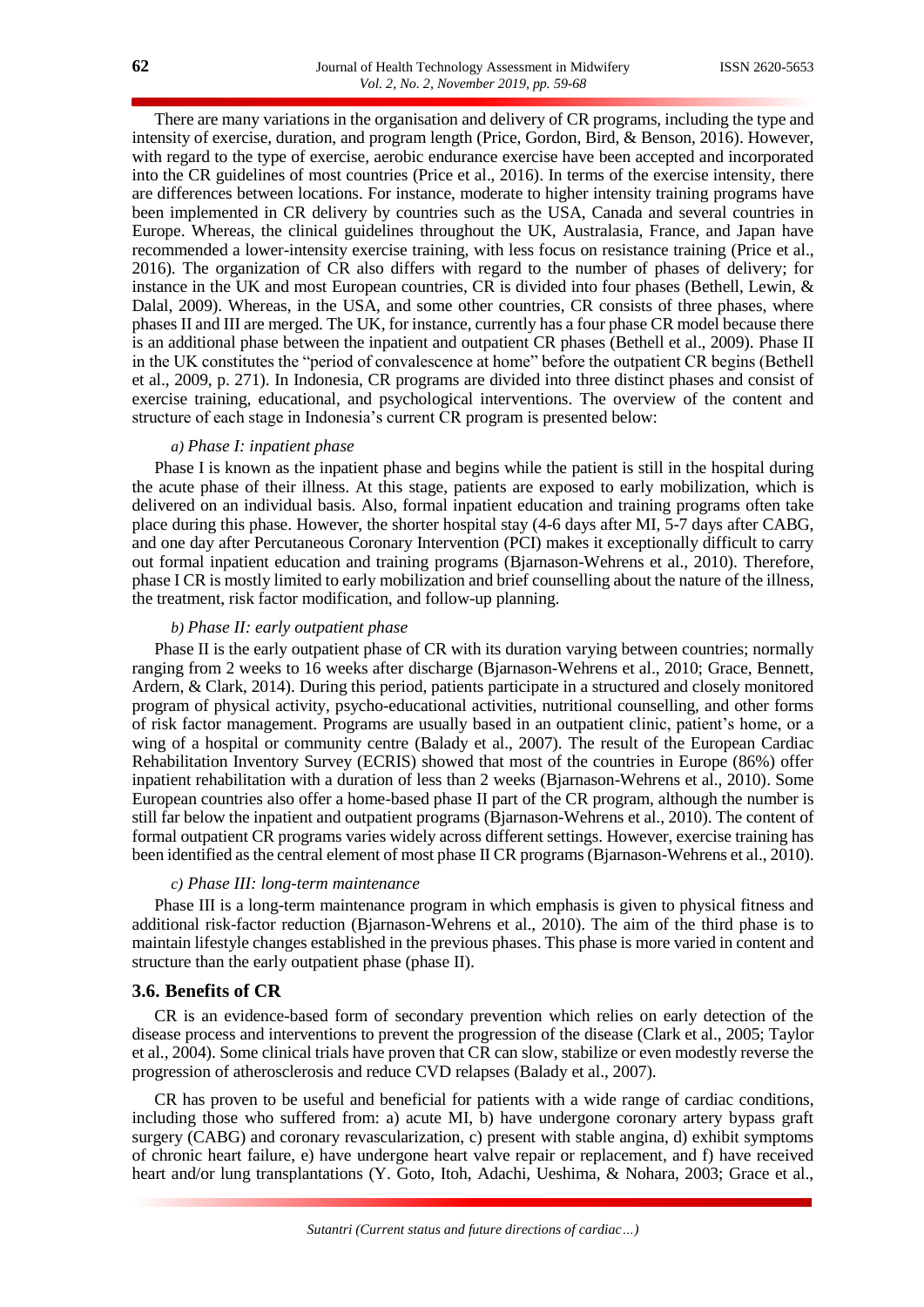2014; Leon et al., 2005; Madan et al., 2014; Niebauer, Mayr, Tschentscher, Pokan, & Benzer, 2013). Secondary prevention programs have been proven effective to enhance the health outcomes of cardiac patients by lowering the risk of subsequent cardiac events and maintain a certain level of physical functioning (Ades, 2001; Balady et al., 2007; Leon et al., 2005). There has been considerable evidence supporting the effectiveness of exercise-based CR in i) decreasing mortality and readmissions, ii) improving quality of life and iii) exercise tolerance among CVD patients (Clark, Hartling, Vandermeer, & McAlister, 2005; NICE, 2013). Based on the strong evidence of its effectiveness, the national and cardiology organizations in the USA and Canada recommend CR as a Class I level A recommendation for patients with CVD (Antman et al., 2004; Balady et al., 2007; Leon et al., 2005). This recommendation for CR has also been supported by many international cardiology societies, such as those from Australia, Europe, New Zealand, and the UK (Oldridge, 2012).

Various studies and meta-analyses have consistently shown the effectiveness of CR program in reducing mortality, morbidity, promoting health and the quality life of patients with CVD, as well as preventing subsequent cardiac events ( Heran et al., 2011; Jolliffe et al., 2001; Lawler, Filion, & Eisenberg, 2011; R. S. Taylor et al., 2014). Furthermore, CR programs tailored for women significantly increased the quality of life of those female patients, when compared with traditional CR models (Theresa M Beckie & Beckstead, 2010). Jolliffe et al. (2001) analyzed 32 randomized controlled trials (RCTs) reporting data from 8440 patients to compare the effectiveness of exerciseonly versus comprehensive CR programs. The results were somewhat surprising, as they suggested that the exercise-only program showed a higher reduction in all-cause mortality (27%) and total cardiac mortality (31%) when compared with the comprehensive program (26%) (Jolliffe et al., 2001). However, in the comprehensive CR groups, there was a more significant net decrease in lipid profiles (total cholesterol and LDL). Although, this review collected data from studies that involved predominantly middle-aged, low-risk male patients, these findings indicate that there is barely any difference in the outcomes of exercise-only programs versus comprehensive programs. A small-scale quasi-experimental study in South Korea by Kim, Lee, Kim, Kang, and Ahn (2014) examined the effect of the delivery of a comprehensive CR program. They recruited both male and female patients into the study, in which 33 participants were enrolled in the intervention group, while 29 participants were in the control group. The results found that participants in the intervention group demonstrated improved physiological indicators: i) reduced BMI, ii) reduced waist circumference, and iii) increased LV diastolic function, as well as significant improvements in the quality of their lives. However, the researchers also reported that there was no difference between the intervention and control groups in terms of recurring symptoms or cardiac events. This study, however, suffers from low sample size and lack of randomization.

Three research teams performed a meta-analysis to assess the effectiveness of exercise-based CR and reported consistent findings (Lawler et al. (2011); Taylor et al., 2014; Anderson et al., 2016). A small scope meta-analysis by Lawler et al. (2011) looked at 34 randomized control trials to estimate the effect of exercise-based CR on the CVD outcomes. The findings demonstrated that patients randomized to the program showed a significant reduction in the risk of reinfarction, the risk of cardiac mortality, cardiovascular mortality, and all-cause mortality. Similarly, R. S. Taylor et al. (2014) analyzed 33 trials involving a total of 4740 people to examine the effects of exercise-based CR for patients with heart failure. They found that compared with standard care, CR demonstrated a significant reduction of all causes of mortality and hospital readmission, in more than a 12 months' follow up, as well as lowering the cost of healthcare. In addition, CR also has proven to be effective to improve the health-related quality of life (HRQoL). After two years, L. Anderson et al. (2016) updated their previous review which included more trials than before. In total 63 trials, with a total of 14,486 people with CHD (<15% women), were included in the analysis. The findings were consistent with previous studies (Lawler et al., 2011; R. S. Taylor et al., 2014), in which exercise-based CR was effective in reducing the risk of cardiovascular mortality, thereby reducing the risk of rehospitalization, and improving patients' quality of life.

While there is strong evidence supporting the effectiveness of exercise-based CR programs, psychological and education-based interventions alone demonstrated little effect in reducing either mortality or hospitalization (Anderson and Taylor, 2014). The latest update of the Cochrane review, which evaluated the impact of the psychological interventions as part of CR from documented CHD, was undertaken by Richards et al. (2017). A total of 35 studies, involving 10,703 patients, was included in this review. Results showed that there was no difference in terms of total mortality and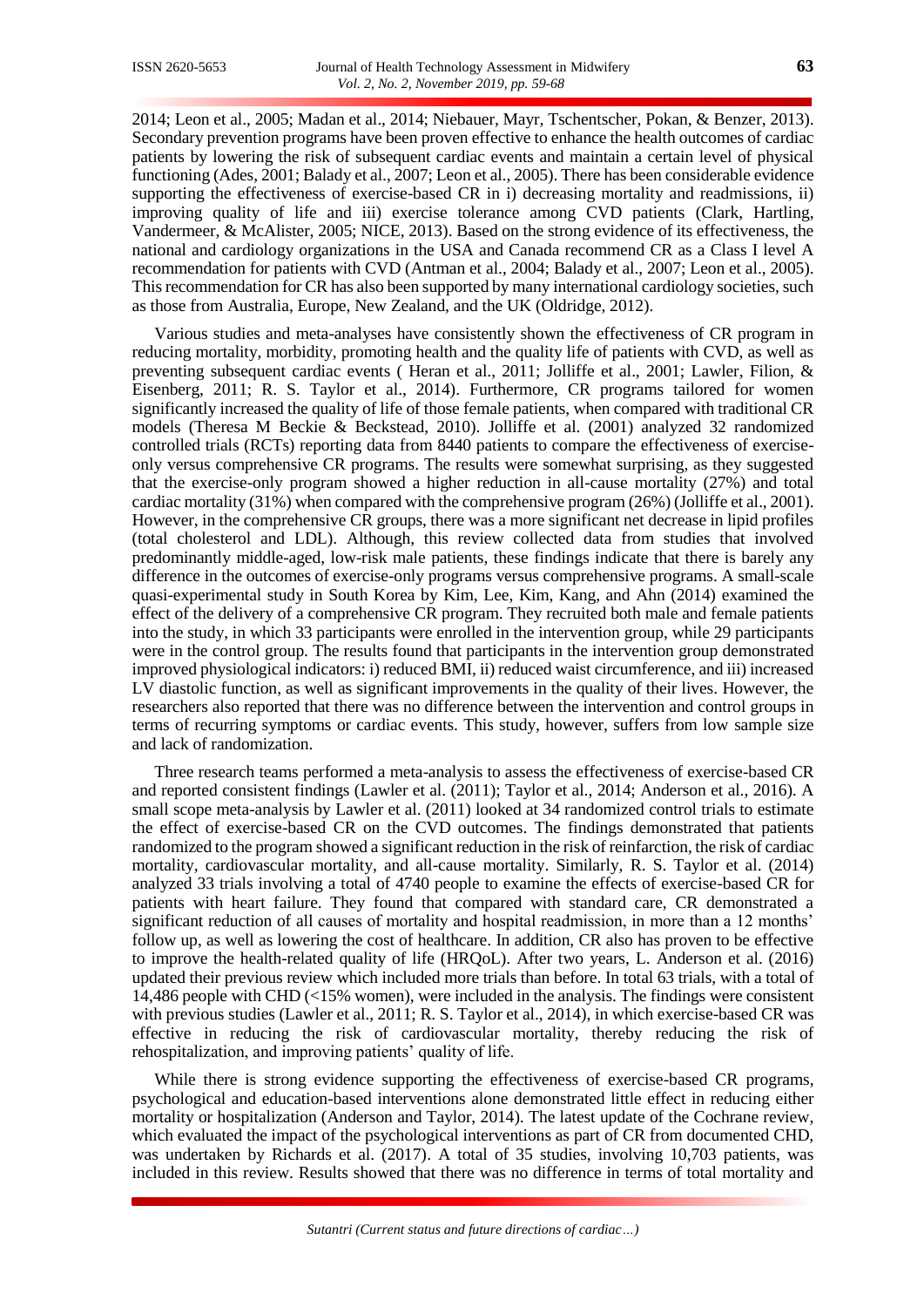the risk of revascularization between the patients enrolled in the CR with psychological intervention and those in standard care. However, patients who received psychological therapies showed some degree of reduction in their levels of depression, anxiety and/or stress.

The studies of the effectiveness of CR outlined above have demonstrated that men and women obtained similar benefits from their CR experiences. Theresa M. Beckie, Beckstead, Schocken, Evans, and Fletcher (2011) conducted a randomized controlled trial to assess the impact of a tailored-CR on the levels of depression evident among women in the USA. A total of 225 women participated in this study, divided into two groups. The women enrolled in the tailored intervention exercised in the women-only program, received a multiple behavioural change intervention and motivational interviewing. The results found that the women in the tailored group program showed a greater reduction in depressive symptoms than women in the traditional CR group. The summary of CR benefits for women, presented in Table 1., is provided by Bennett, Lavie, and Grace (2017).

Table 1 shows the benefit of CR in women. Overall, it is reasonable to assert that there is sufficient evidence to support the claim that CR benefits both male and female patients who suffer from heart disease.

| <b>Physical</b>               | <b>Psychological</b>           |
|-------------------------------|--------------------------------|
| <b>Decreased</b>              |                                |
| Hospitalisation               | Anxiety                        |
| Mortality                     | Depression symptoms            |
| Morbidity                     | <b>Stress</b>                  |
| Frailty                       |                                |
| <i>Improved</i>               |                                |
| Microvascular disease         | Patient-physician relationship |
| Angina symptoms               | Quality of life                |
| <i>Increased</i>              |                                |
| Control of menopause symptoms | Personal medical advocacy      |
| Peak $VO2$                    | Medication adherence           |
| Functional capacity           | Heart-healthy behaviours       |
| Strength                      | Social support                 |
| <b>Balance</b>                |                                |

| <b>Table 1.</b> Benefits of CR in women |
|-----------------------------------------|
|                                         |
|                                         |

Source: Bennet et al. (2017, p. 4)

Despite the benefits, CR utilization by women remains lower than for men (Brown et al., 2009; Neubeck et al., 2012).

# **3.7. Risks**

Most risks of CR are as the result of incorrect indication or inappropriate surveillance especially regarding exercise levels. The most serious complications of CR are ventricular fibrillation, myocardial infarction, and sudden death during or after exercise. However, the 2007 AHA scientific statement on exercise and acute cardiovascular events estimated that the risk of any major complication is one event in 60,000 to 80,000 patient-hours of supervised exercise. In hospital facility, this complication can be treated immediately and death for this cause is rare.

### **3.8. CR Referral and Participation: Underutilisation of CR**

Despite the apparent benefits of CR in patients with CVD, these programs remain largely underused. The emerging pattern of study results in CR attendance rates indicates that the suboptimal uptake of CR is an international problem. The participation rates in the USA, Australia, and Europe are low, estimated at 10-30% (Bjarnason-Wehrens et al., 2010; Humphrey, Guazzi, & Niebauer, 2014; Menezes et al., 2014; Scott, Ben-Or, & Allen, 2002). From the data drawn during the period of 1998- 2004 in the UK, the percentage enrolled for CR ranged from 25% to 31.5%. The data also revealed that the highest attender of CR programs in the UK was patient with CABG, followed by AMI patients and PCI patients.

# **3.9. Barriers to CR Referral and Participation**

Several factors contributed to the suboptimal participation of patients at CR programs. The most commonly cited barriers include the distance from the program facility, socio-demographic factors (age, sex, race, and income level), low motivation or low perceived benefits, the lack of physician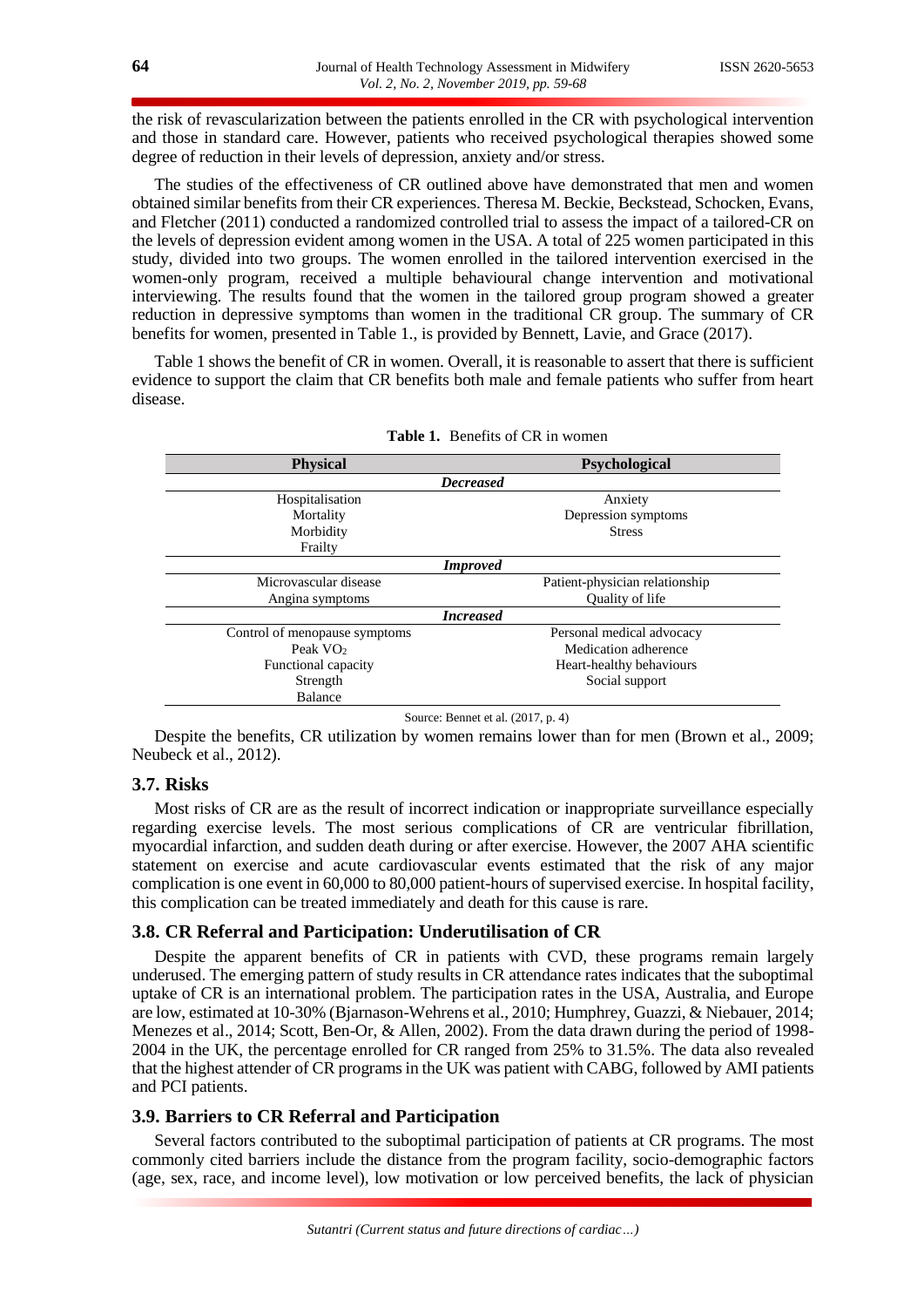referral or recommendation, transportation, and social support {Formatting Citation}Humphrey et al., 2014; Menezes et al., 2014; Madan et al., 2014; Goto, 2014). Another identified barrier was the lack of funding or health insurance coverage. Studies have also suggested that there are inequalities in CR referral and participation against women, elders, and minorities. The populations of racial and ethnic minority have higher rates of cardiovascular disease and related risk factors but have limited participation to CR programs. The most common reasons for this group for not attending CR programs were the lack of accessibility to program sites, lack of insurance coverage, as well as low patient referral rates.

# **3.10. Sex Difference in CR Enrollment**

A number of studies have reported a higher participation among males at CR facilities (Madan et al., 2014). A recent study revealed that women are 36% less likely to enroll in CR compared with men. Grace et al. (2014) also mentioned the under-representation of women at CR in Canada. Some factors attributed to this condition including lack of financial resources, transportation difficulties, and the lack of social and emotional support. As reported, the most frequently reported reasons for women for not attending CR were transportation difficulties and distance of the cardiac centre. Meanwhile, for men the most frequent reasons for refusing a CR program were distance, not having time, and low motivation. The results of this study in line with a study conducted previously reporting that women are less likely to participate in CR programs because of transportation, family responsibilities, lack of awareness, experiencing exercise as tiring or painful, and comorbidities reason.

# **3.11. Strategies to Improve CR Referral and Participation**

The difficulties in assessing CR programs that mainly based in the hospital led to the development of a broad and diverse array of delivery models of CR. These programs involve home visit, community services, or home manuals with phone/electronic support for flexible and individualized management. Home-based CR programs as an alternative to hospital-based CR have been recommended as a method to improve participation rate. In a systematic review about the alternative models of CR, which included 83 studies revealed a broad category of alternative models of CR. Telehealth, communityand home-based have been proven to be as effective as hospital-based CR. The use of modern technologies (the internet, phone, and other communication tools) is also considered as an alternative method of CR and to tackle the problem of geographic limitation, distance, work, and sickness. Another strategy to increase attendance rates is by developing an automated referral systems and patient education by physicians and other healthcare providers regarding the benefits of CR. The endorsement of a physician was found to be one of the strongest predictors of CR participation (Brown et al., 2009). Nevertheless, automating referral system to increase patient's participation in CR services has several drawbacks. First, CR staff may become overloaded with referrals to process. On the other hands, patients may also neglect the recommendation to attend their intake appointment. Second, as the impact of a significant increase in referrals, the wait list for CR may lengthen, thus patients cannot access services in a timely fashion. Third, the automatic referral may replace personal doctor-to-patient endorsement of CR. Fourth; the significant increases in referrals hold important financial ramifications for these CR programs. Finally, automatic referral requires 'buy-in' from cardiologists, cardiovascular surgeons, internists, and family doctors in a given region (Beckie, 2010).

In addition, although CR programs are mostly run by cardiologists, primary-care physicians have an important role in managing all three phases of CR by representing a critical aspect of patient continuity. This involvement is thought to improve access and retention in the long term. stated that cardiac rehabilitation does not end with a patient's discharge from a formal program. The rehabilitative and secondary preventative processes need to continue in the community to reduce the risk of subsequent cardiovascular morbidity and mortality. This continuation necessarily requires transfer of care to, or co-management with, primary care provider and primary care team.

#### **4. Conclusion**

There is a robust evidence of the effectiveness of cardiac rehabilitation programs in improving patients' quality of life and reducing morbidity and mortality. Unfortunately, despite the recognized benefits of CR, these programs remain largely underused worldwide. Several factors including the lack of physician referral and recommendation as well as the distance from the CR facilities lead to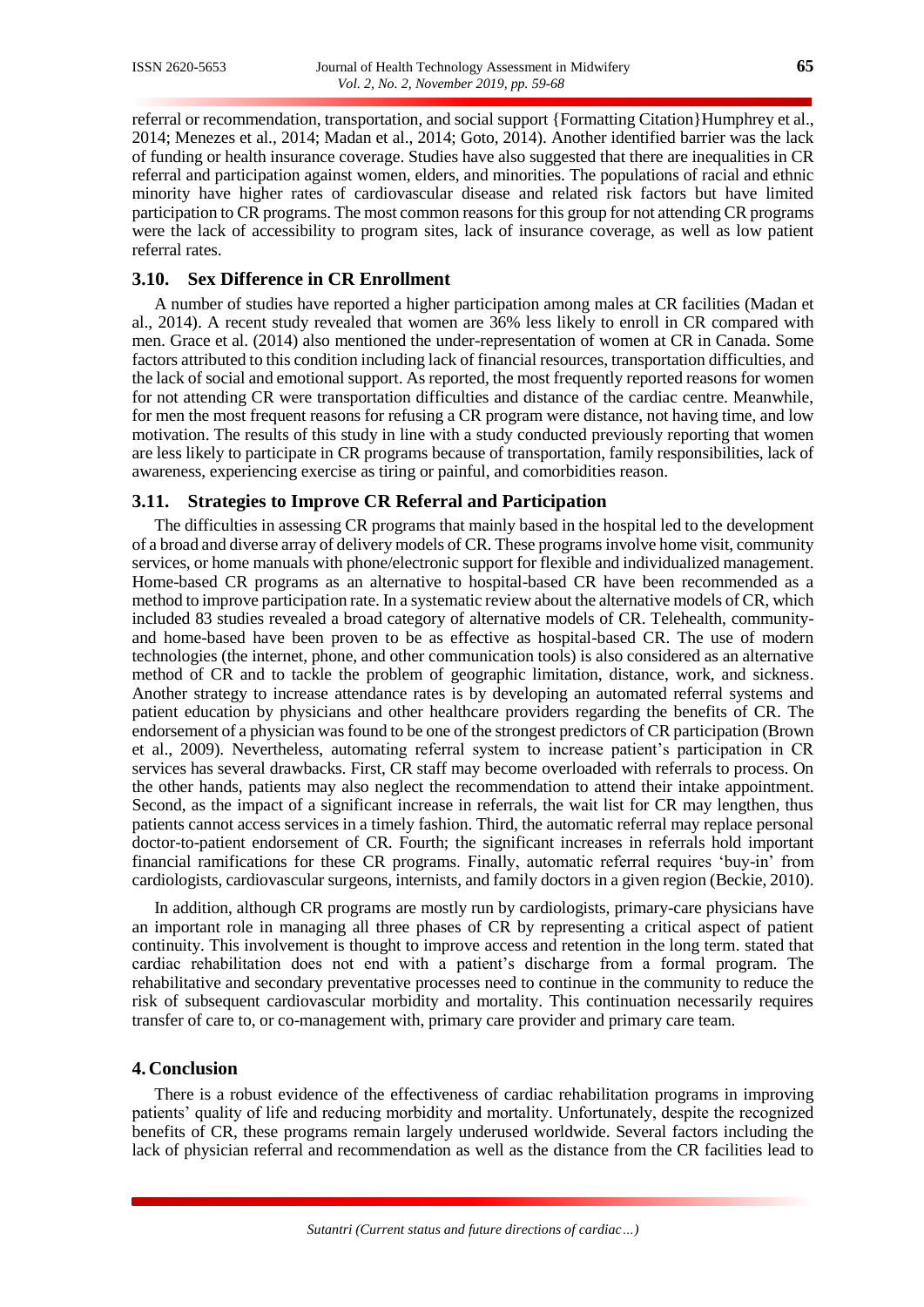the development of alternative models of CR. Some studies also suggested the importance of improving referral system to increase the participation rates to CR programs.

New research areas that explore new ways of CR delivery to improve referral and participation rates are essential. In addition, developing new exercise regimens that are more effective and versatile and that incorporates new technologies in CR would also important to maximize the benefits of CR. Finally, more attention also should be given to the group of women, elderly, and patients in underserved population to increase their participation in CR program.

# **Acknowledgment**

The author would thank Dr. Fiona Cuthill and Prof. Aisha Holloway for supervising during the author's PhD study.

#### **References**

- Ades, P. A. (2001). Cardiac rehabilitation and secondary prevention of coronary heart disease. *New England Journal of Medicine, 345*(12), 892-902.
- American Association for Cardiovascular Prevention and Rehabilitation. (2013). *Guidelines for Cardia Rehabilitation and Secondary Prevention Programs*: Human Kinetics.
- Anderson, L., & Taylor, R. S. (2014). Cardiac rehabilitation for people with heart disease: an overview of Cochrane systematic reviews. *International journal of cardiology, 177*(2), 348- 361.
- Anderson, L., Thompson, D. R., Oldridge, N., Zwisler, A. D., Rees, K., Martin, N., & Taylor, R. S. (2016). Exercise‐ based cardiac rehabilitation for coronary heart disease. *Cochrane Database of Systematic Reviews*(1), Art. No.: CD001800. doi:10.1002/14651858.CD001800.pub3
- Antman, E. M., Anbe, D. T., Armstrong, P. W., Bates, E. R., Green, L. A., Hand, M., . . . Lamas, G. A. (2004). ACC/AHA guidelines for the management of patients with ST-elevation myocardial infarction: a report of the American College of Cardiology/American Heart Association Task Force on Practice Guidelines (Committee to Revise the 1999 Guidelines for the Management of Patients with Acute Myocardial Infarction). *Journal of the American College of Cardiology, 44*(3), E1-E211.
- Balady, G. J., Williams, M. A., Ades, P. A., Bittner, V., Comoss, P., Foody, J. M., . . . Southard, D. (2007). Core Components of Cardiac Rehabilitation/Secondary Prevention Programs: 2007 Update A Scientific Statement From the American Heart Association Exercise, Cardiac Rehabilitation, and Prevention Committee, the Council on Clinical Cardiology; the Councils on Cardiovascular Nursing, Epidemiology and Prevention, and Nutrition, Physical Activity, and Metabolism; and the American Association of Cardiovascular and Pulmonary Rehabilitation. *Circulation, 115*(20), 2675-2682.
- Beckie, T. M., & Beckstead, J. W. (2010). The effects of a cardiac rehabilitation program tailored for women on global quality of life: a randomized clinical trial. *Journal of Women's Health, 19*(11), 1977-1985.
- Beckie, T. M., Beckstead, J. W., Schocken, D. D., Evans, M. E., & Fletcher, G. F. (2011). The effects of a tailored cardiac rehabilitation program on depressive symptoms in women: A randomized clinical trial. *International Journal of Nursing Studies, 48*(1), 3-12. doi:https://doi.org/10.1016/j.ijnurstu.2010.06.005
- Bennett, A. L., Lavie, C. J., & Grace, S. L. (2017). Cardiac Rehabilitation Following Acute Coronary Syndrome in Women. *Current Treatment Options in Cardiovascular Medicine, 19*(57), 1- 10. doi:10.1007/s11936-017-0559-x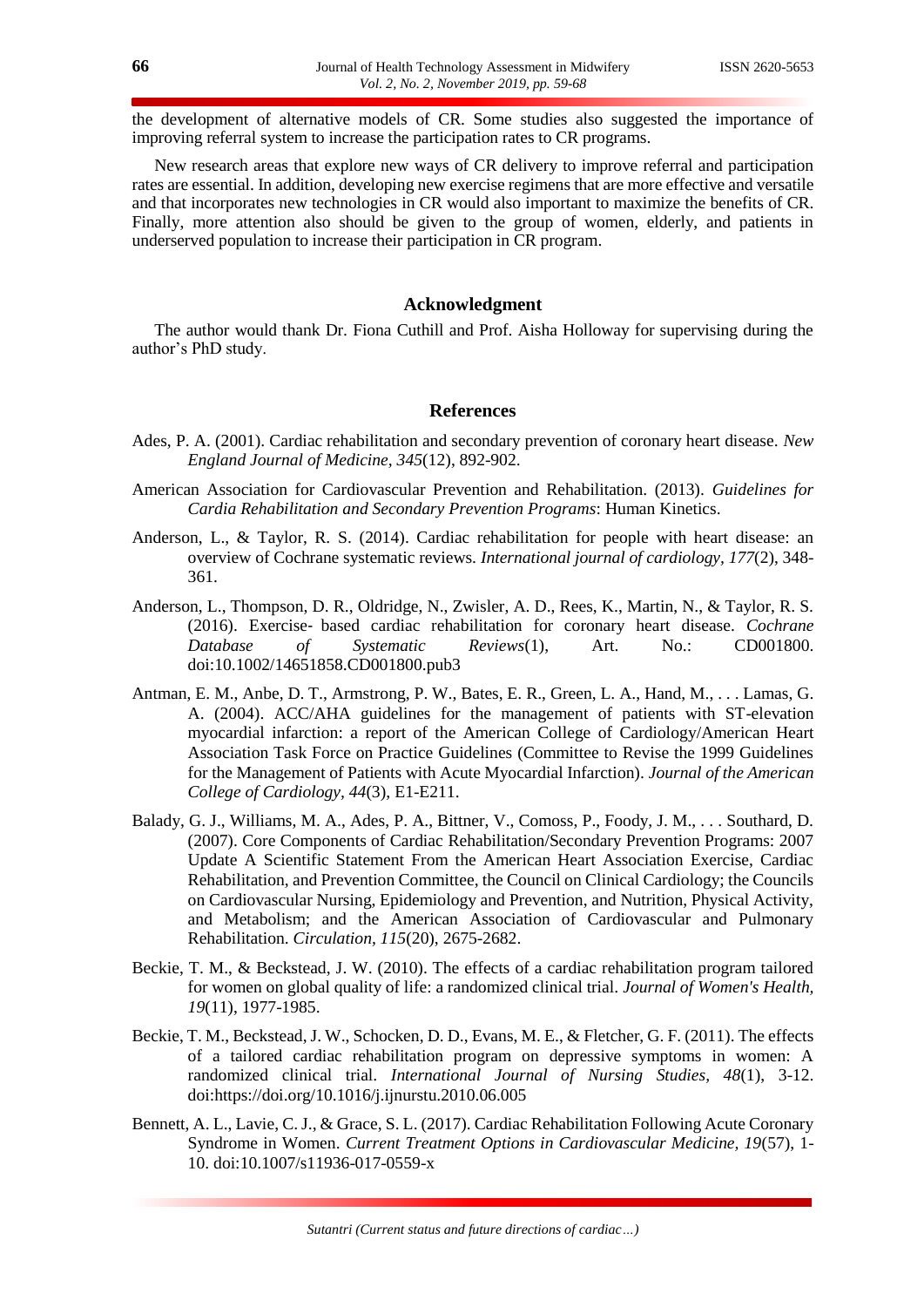- Bethell, H., Lewin, R., & Dalal, H. (2009). Cardiac rehabilitation in the United Kingdom. *Heart, 95*(4), 271-275.
- Bjarnason-Wehrens, B., McGee, H., Zwisler, A.-D., Piepoli, M. F., Benzer, W., Schmid, J.-P., . . . Niebauer, J. (2010). Cardiac rehabilitation in Europe: results from the European cardiac rehabilitation Inventory survey. *European Journal of Cardiovascular Prevention & Rehabilitation, 17*(4), 410-418.
- Brown, T. M., Hernandez, A. F., Bittner, V., Cannon, C. P., Ellrodt, G., Liang, L., . . . Fonarow, G. C. (2009). Predictors of Cardiac Rehabilitation Referral in Coronary Artery Disease Patients: Findings From the American Heart Association's Get With The Guidelines Program. *Journal of the American College of Cardiology, 54*(6), 515-521. doi:10.1016/j.jacc.2009.02.080
- Clark, A. M., Hartling, L., Vandermeer, B., & McAlister, F. A. (2005). Meta-analysis: secondary prevention programs for patients with coronary artery disease. *Ann Intern Med, 143*(9), 659- 672.
- Goto, Y. (2014). Current state of cardiac rehabilitation in Japan. *Progress in cardiovascular diseases, 56*(5), 557-562.
- Goto, Y., Itoh, H., Adachi, H., Ueshima, K., & Nohara, R. (2003). Use of exercise cardiac rehabilitation after acute myocardial infarction. *Circulation, 67*(5), 411-415.
- Grace, S. L., Bennett, S., Ardern, C. I., & Clark, A. M. (2014). Cardiac rehabilitation series: Canada. *Progress in cardiovascular diseases, 56*(5), 530-535.
- Heran, B. S., Chen, J. M., Ebrahim, S., Moxham, T., Oldridge, N., Rees, K., . . . Taylor, R. S. (2011). Exercise-based cardiac rehabilitation for coronary heart disease. *The Cochrane database of systematic reviews*(7), Art. No.: CD001800.
- Humphrey, R., Guazzi, M., & Niebauer, J. (2014). Cardiac rehabilitation in Europe. *Progress in cardiovascular diseases, 56*(5), 551-556.
- Jolliffe, J., Rees, K., Taylor, R. R., Thompson, D. R., Oldridge, N., & Ebrahim, S. (2001). Exercise‐ based rehabilitation for coronary heart disease. *Cochrane Database of Systematic Reviews*(1).
- Kim, S. S., Lee, S., Kim, G., Kang, S. M., & Ahn, J. A. (2014). Effects of a comprehensive cardiac rehabilitation program in patients with coronary heart disease in K orea. *Nursing & health sciences, 16*(4), 476-482.
- Lawler, P. R., Filion, K. B., & Eisenberg, M. J. (2011). Efficacy of exercise-based cardiac rehabilitation post-myocardial infarction: A systematic review and meta-analysis of randomized controlled trials. *Am Heart J, 162*(4), 571-584.e572.
- Leon, A. S., Franklin, B. A., Costa, F., Balady, G. J., Berra, K. A., Stewart, K. J., . . . Lauer, M. S. (2005). Cardiac rehabilitation and secondary prevention of coronary heart disease an american heart association scientific statement from the council on clinical cardiology (subcommittee on exercise, cardiac rehabilitation, and prevention) and the council on nutrition, physical activity, and metabolism (subcommittee on physical activity), in collaboration with the american association of cardiovascular and pulmonary rehabilitation. *Circulation, 111*(3), 369-376.
- Madan, K., Babu, A. S., Contractor, A., Sawhney, J. P. S., Prabhakaran, D., & Gupta, R. (2014). Cardiac rehabilitation in India. *Progress in cardiovascular diseases, 56*(5), 543-550.
- Menezes, A. R., Lavie, C. J., Milani, R. V., Forman, D. E., King, M., & Williams, M. A. (2014). Cardiac rehabilitation in the United States. *Progress in cardiovascular diseases, 56*(5), 522- 529.
- Neubeck, L., Freedman, S. B., Clark, A. M., Briffa, T., Bauman, A., & Redfern, J. (2012). Participating in cardiac rehabilitation: a systematic review and meta-synthesis of qualitative data. *European Journal of Preventive Cardiology, 19*(3), 494-503.